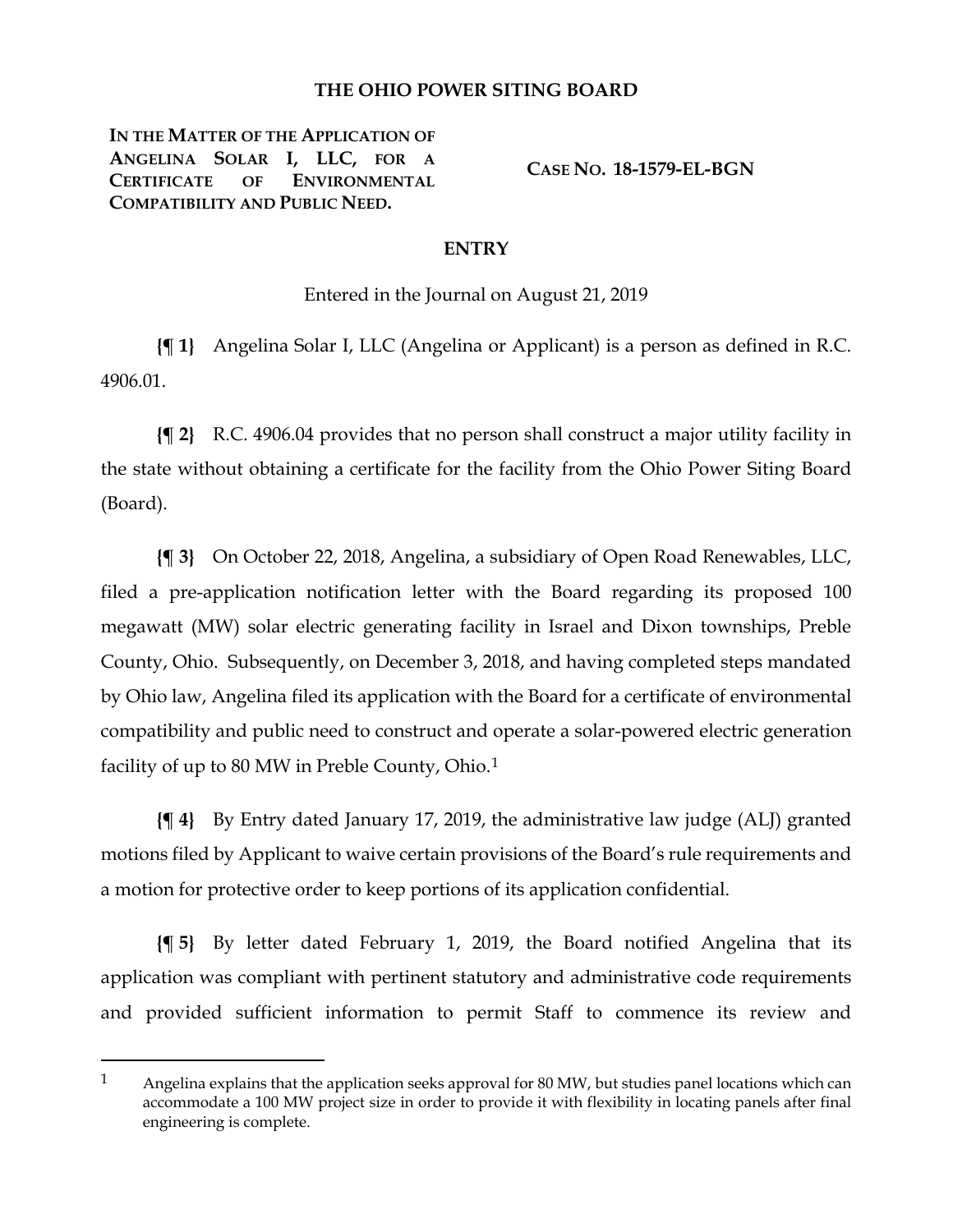investigation. And, on February 7, 2019, Angelina filed a certificate of service of its accepted and complete application and proof that it submitted its application fee to the Treasurer of the State of Ohio as required by Ohio Adm.Code 4906-3-07.

**{¶ 6}** By Entry issued February 14, 2019, the ALJ issued an original procedural schedule, which was altered by subsequent Entries such that the evidentiary hearing was called-and-continued on the original hearing date and eventually scheduled to reconvene on June 19, 2019.

**{¶ 7}** On June 14, 2019, however, Angelina filed a motion to continue the evidentiary hearing as well as a joint stipulation and recommendation (Stipulation). By Entry issued the same day, the ALJ issued a procedural schedule establishing new deadlines for filing testimony and an evidentiary hearing date of July 31, 2019.

**{¶ 8}** The hearing reconvened as scheduled on July 31, 2019, carried over to August 1, 2019, and convened again on August 12, 2019. At the conclusion of testimony on August 12, 2019, counsel for Angelina requested the opportunity to file rebuttal testimony. No party objected. Accordingly, the ALJ instructed that rebuttal testimony should be filed no later than August 23, 2019, and indicated that a hearing date would be set by future entry.

**{¶ 9}** The ALJ finds that the hearing will reconvene for the purpose of taking rebuttal testimony on Tuesday, September 10, 2019, at 10:00 a.m., in Hearing Room 11-A at the offices of the Public Utilities Commission of Ohio, 180 East Broad Street, Columbus, Ohio 43215-3793.

**{¶ 10}** It is, therefore,

**{¶ 11}** ORDERED, That rebuttal testimony be filed no later than August 23, 2019, as ordered on August 12, 2019, and restated in Paragraph 8. It is, further,

**{¶ 12}** ORDERED, That hearing be scheduled for September 10, 2019, at 10:00 a.m., as stated in Paragraph 9. It is, further,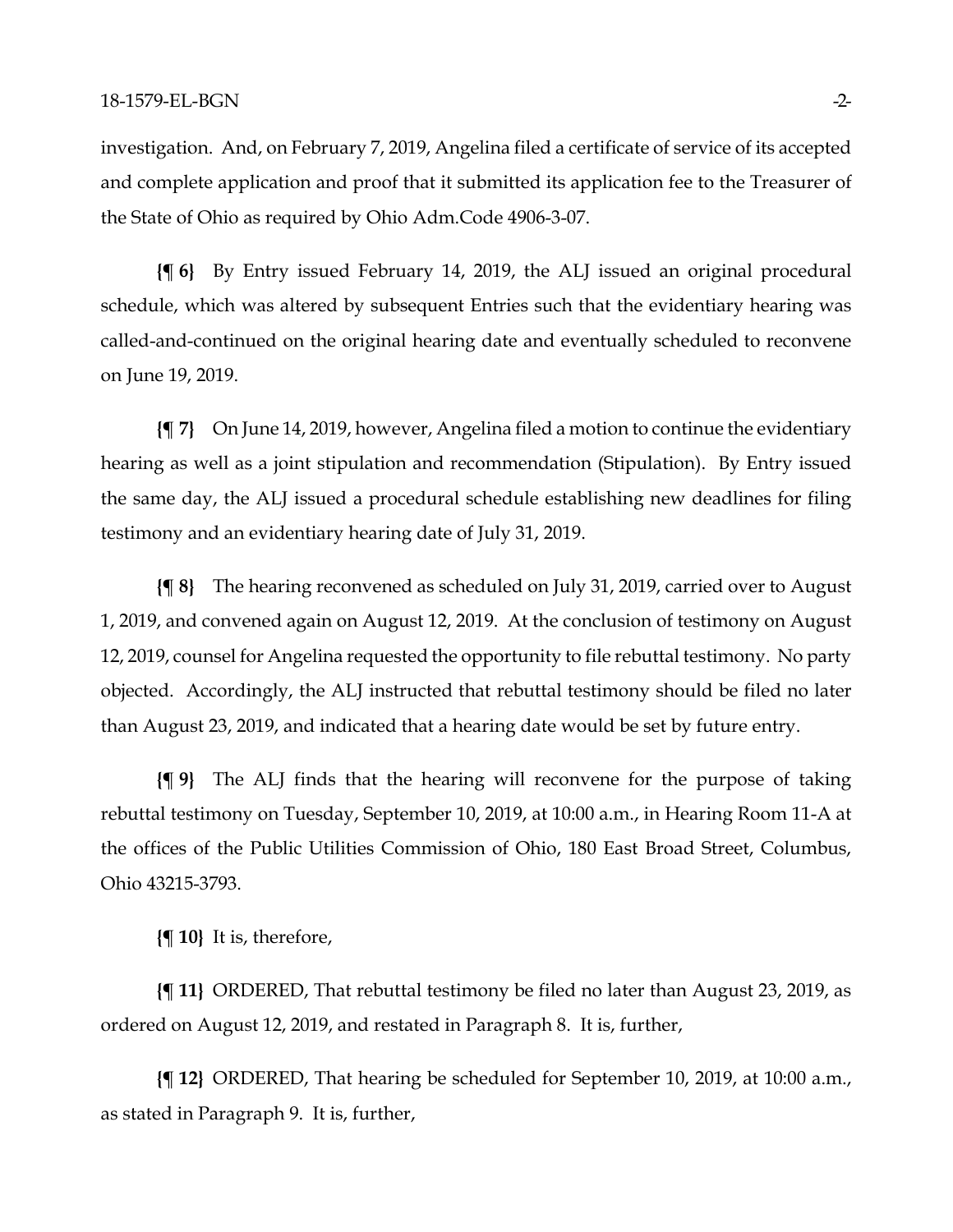**{¶ 13}** ORDERED, That a copy of this Entry be served upon all parties and interested persons of record.

## THE OHIO POWER SITING BOARD

*/s/Patricia A. Schabo*

By: Patricia A. Schabo Administrative Law Judge

JRJ/hac